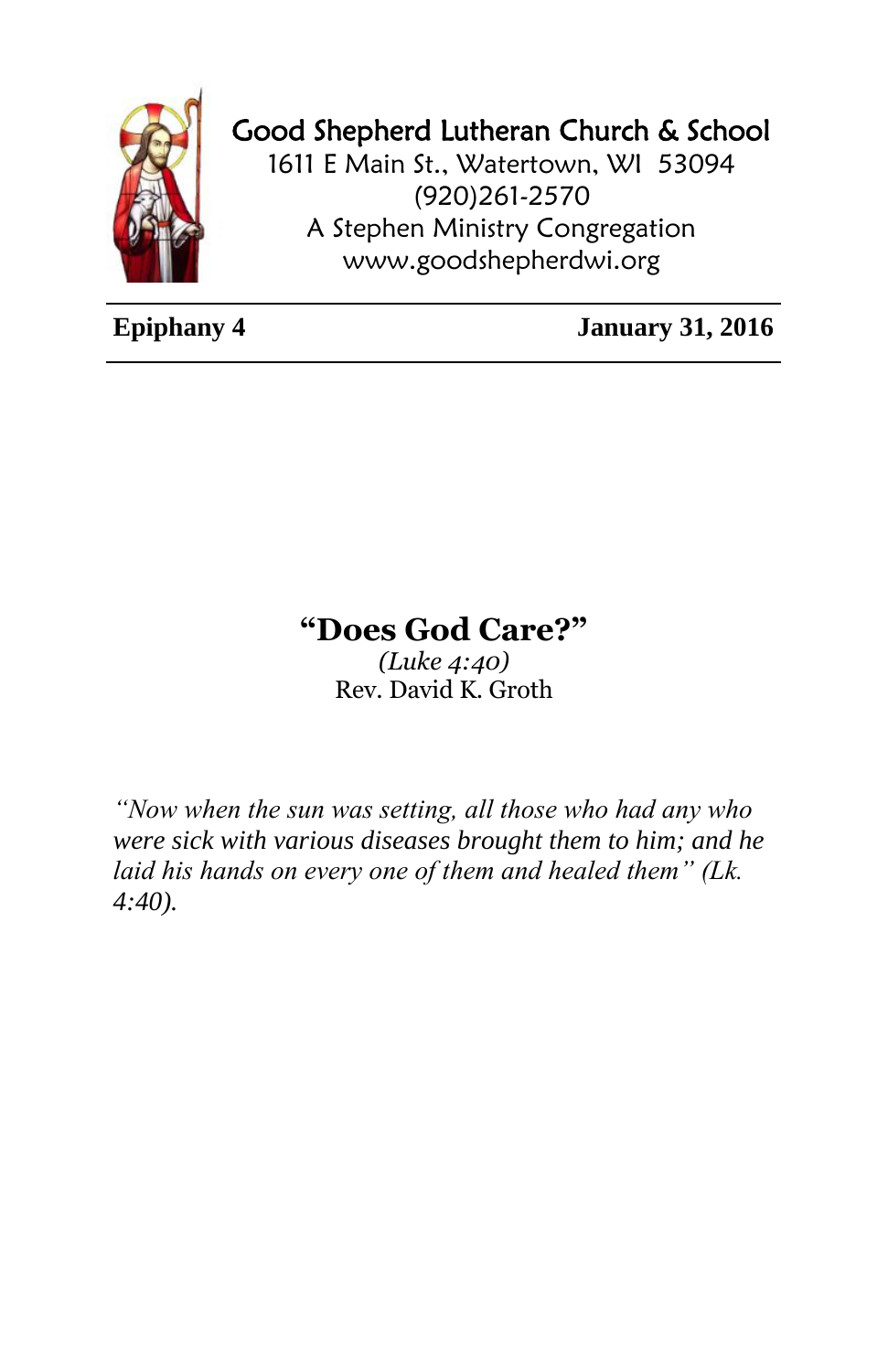**COLLECT:** Almighty God, You know we live in the midst of so many dangers that in our frailty we cannot stand upright. Grant strength and protection to support us in all dangers and carry us through all temptations; through Jesus Christ, Your Son, our Lord, who lives and reigns with You and the Holy Spirit, one God, now and forever. **Amen**

A few weeks ago a life-long friend of mine called. We went to the same schools and the same church, from nursery school all the way through UW-Madison. As teenagers we thought we were pretty cool and counter cultural because we both loved jazz: Oscar Peterson, Count Basie, a group called Matrix. His parents had an outstanding stereo and we loved to test its edges until the bass made our intestines vibrate. But we also spent quieter days together, exploring the marsh around Delavan in a canoe, always with a cooler full of mountain dew and chips and Snickers, a gastronomical catastrophe but we loved it. We still talk a couple of times a year, and see one another now and then, so I was pleased to see his name show up on my phone. When he said, "Hi Dave" I could tell something was wrong. "I have some bad news" he continued. "Sue has been diagnosed with cancer."

He told me the story and it sounded hauntingly familiar. A discovered lump followed by a doctor's exam. Encouraging words from the doc who said, "I really don't think it's anything to worry about but we'll check just to confirm." A wash of relief, but days later the report came back with ominous results. Such was the pattern that developed. The next test, the next exam, the next scan, encouraging words, "If you must have cancer, this is the kind you want." A wash of relief, followed by deep disappointment. Now they're talking double mastectomy, radiation, chemo, the whole shebang . . . and an uncertain future.

At some point, I asked him if friends and acquaintances had been forwarding him the cancer fighting diets found on the internet, diets that the big pharmaceutical companies don't want you to know about because they're so effective . .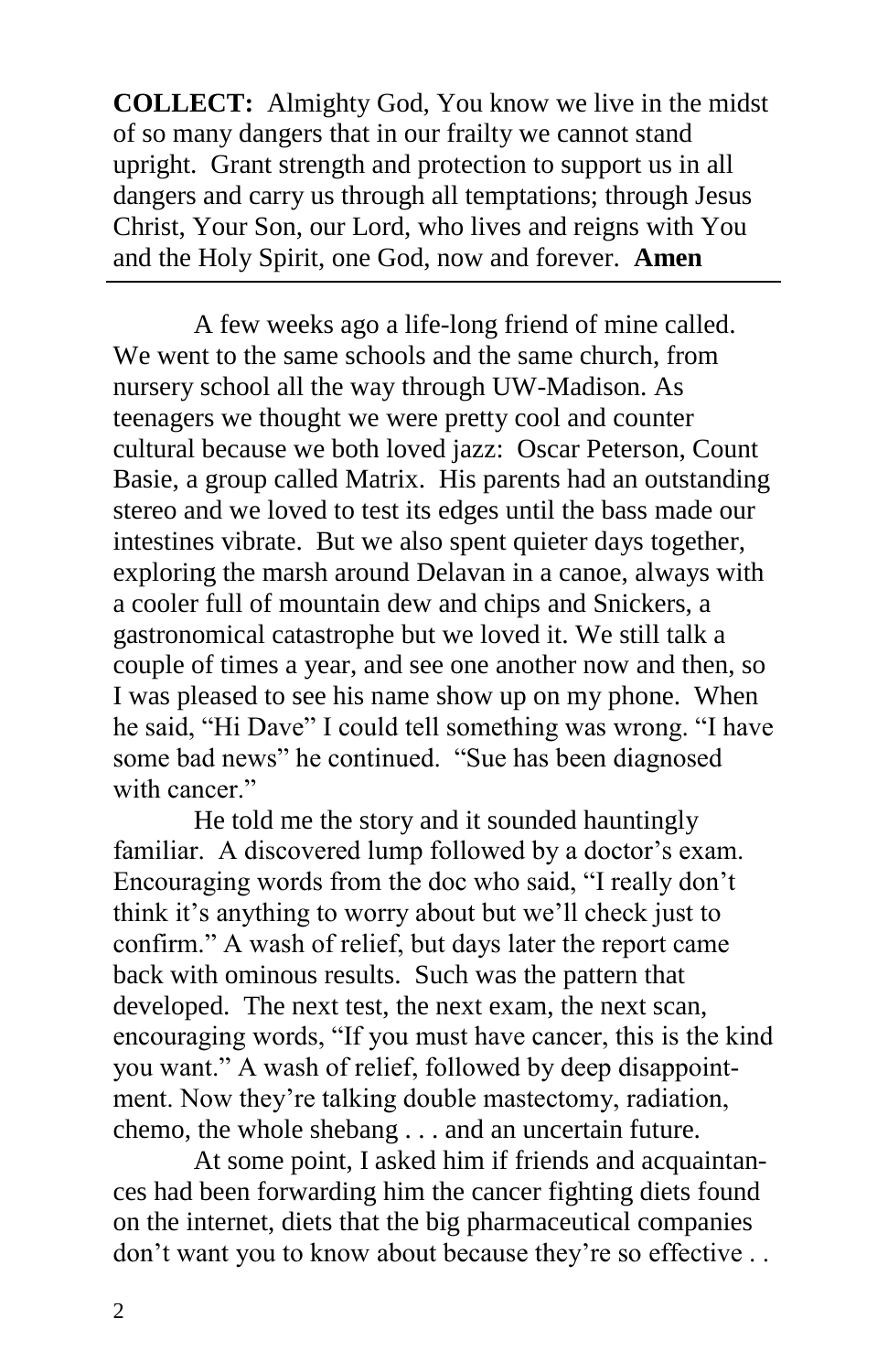. extreme diets that limit you to eating only one or two cancer fighting super foods . . . the lemon juice diet, the asparagus diet, sprinkling grated ginger on everything. Rob chuckled and said, "Yep . . . got 'em all."

I figured he called because he wanted to hear some Christian encouragement from a friend who happened to be a pastor. So that's what I started to do. Not far in he interrupted, and rather apologetically said, "Dave, I really wasn't calling for pastoral counsel. I just wanted to talk to someone who would understand." I had forgotten an old rule of thumb for pastors, (for anyone, actually), a four word mandate from one of my seminary profs: "Shut up and listen<sup>"</sup>

Sooner or later, serious illness comes close to each of us. It takes hold of your parent, your spouse, yourself. It is, in a sense, never expected; it comes like a thief in the night. And part of what is so surprising about illness, is how utterly unprepared we are, how shocked, stunned, angered even that our predictable, organized lives are suddenly careening out of control.

Something else is in charge: the illness, the pain. Someone else is in charge: the CNA taking your vitals in the middle of the night, the insurance company, the nameless, faceless person a hundred miles away who doesn't know you but is reading the digital scan of your innermost secret places, and writing out a report, a report on which you have pinned many hopes and fears, a report that will probably take some time before the results are interpreted for you.

To be diagnosed with a serious illness is to enter a sort of medical gulag. The illness strips you of your independence, your freedom, your identity. It dresses you in a patient's smock, which feels something like a prisoner's jumpsuit. Colorful plastic bands are placed on your wrist with the assumption that you will not always have your wits about you, to tell the white coats your name, date of birth, and what risks you bring with you.

 And then there are the theological questions, questions that many haven't worked through. Does God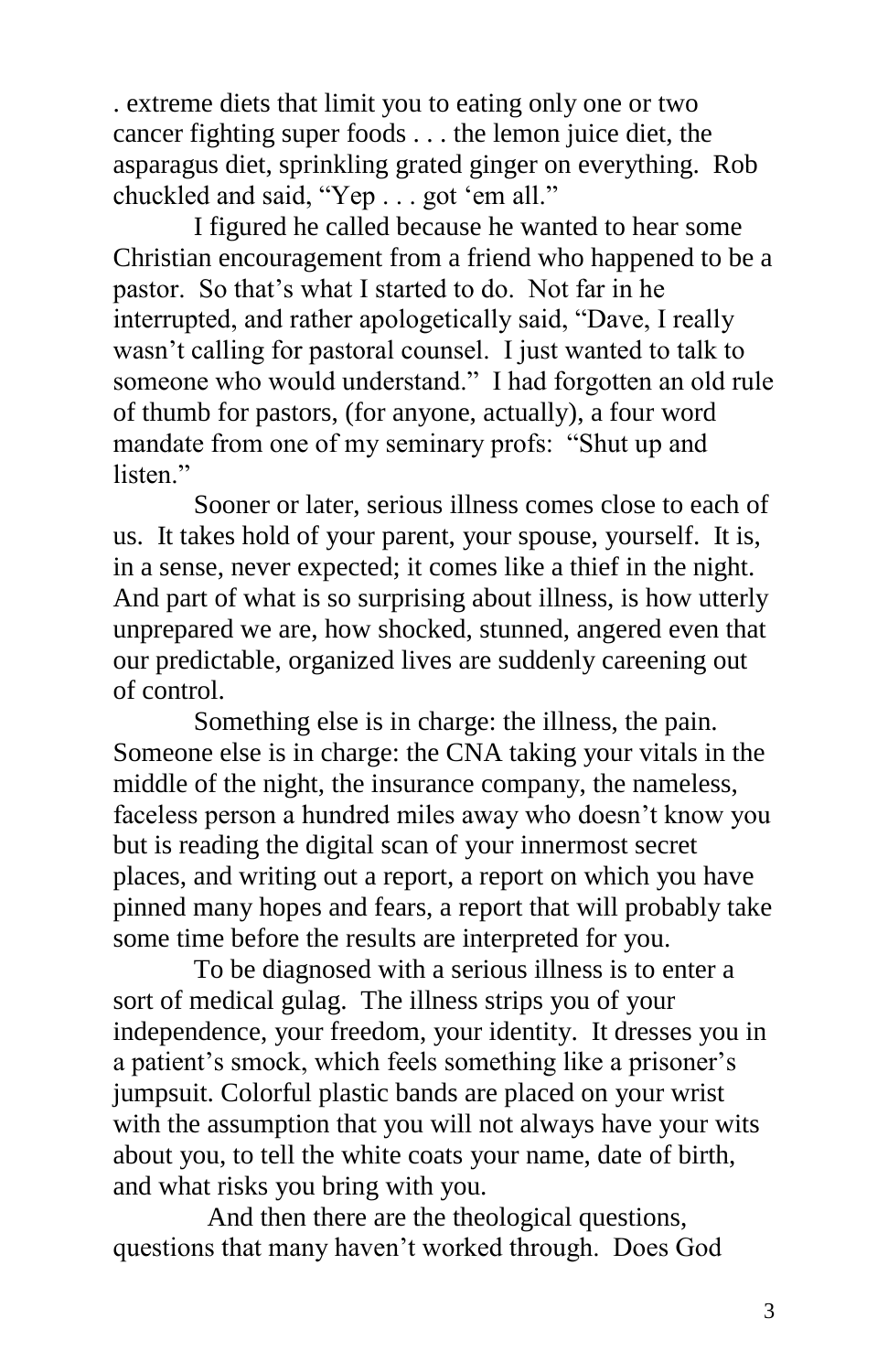care? Or, to put it another way, if God loves me, and God is all-powerful, then why am I sick? Why does it feel as if he has deserted me? Why is he so quiet? Does God care?

Our text from the Gospel of St. Luke takes place at the very beginning of the public ministry of Jesus. One Sabbath, as the sun sets in the little village of Capernaum, the people start to gather outside the home of Simon Peter where Jesus is. They are bringing their sick, their little babies who are struggling to thrive, their old ones fighting for breath, their crippled ones, and the ones with symptoms no one understands. They come now because the Sabbath is over so they are allowed to bear their burdens. They come because they have already heard about how he healed the man in the synagogue earlier in the day, and how he healed Simon Peter's mother-in-law.

They come with assumptions, with the assumption that they must have done something to deserve their illnesses. At the very least God is testing them, disciplining them, consuming their dross with fire. They come wondering whether this Jesus do anything for them. Will he care?

And so they come to Jesus in the cool of the early evening and he meets them, talks to them, listens to them about their illnesses and their fears and worries. He takes them seriously. And then he touches them, lays his hands on them, every one of them, and quietly heals them. Of what, precisely, we don't know, nobody took pictures, and Luke doesn't bother with those details. But the sense of the text is that it's not a loud and chaotic moment. The sense of it is a quiet moment, when frightened, anxious, oftentimes isolated, lonely, desperate people are touched by his hand that conveys something of the love and grace and healing of God.

Sometimes when we're sick God seems so quiet, so absent, so far away, and it makes us wonder whether he's listening or not. It makes us question if he might be indifferent to our suffering. As the illness lingers on, drags on . . . there are setbacks and chain reactions . . . the dysfunction of this organ is affecting that organ, the potency of this medicine is causing that unbalance . . . as the illness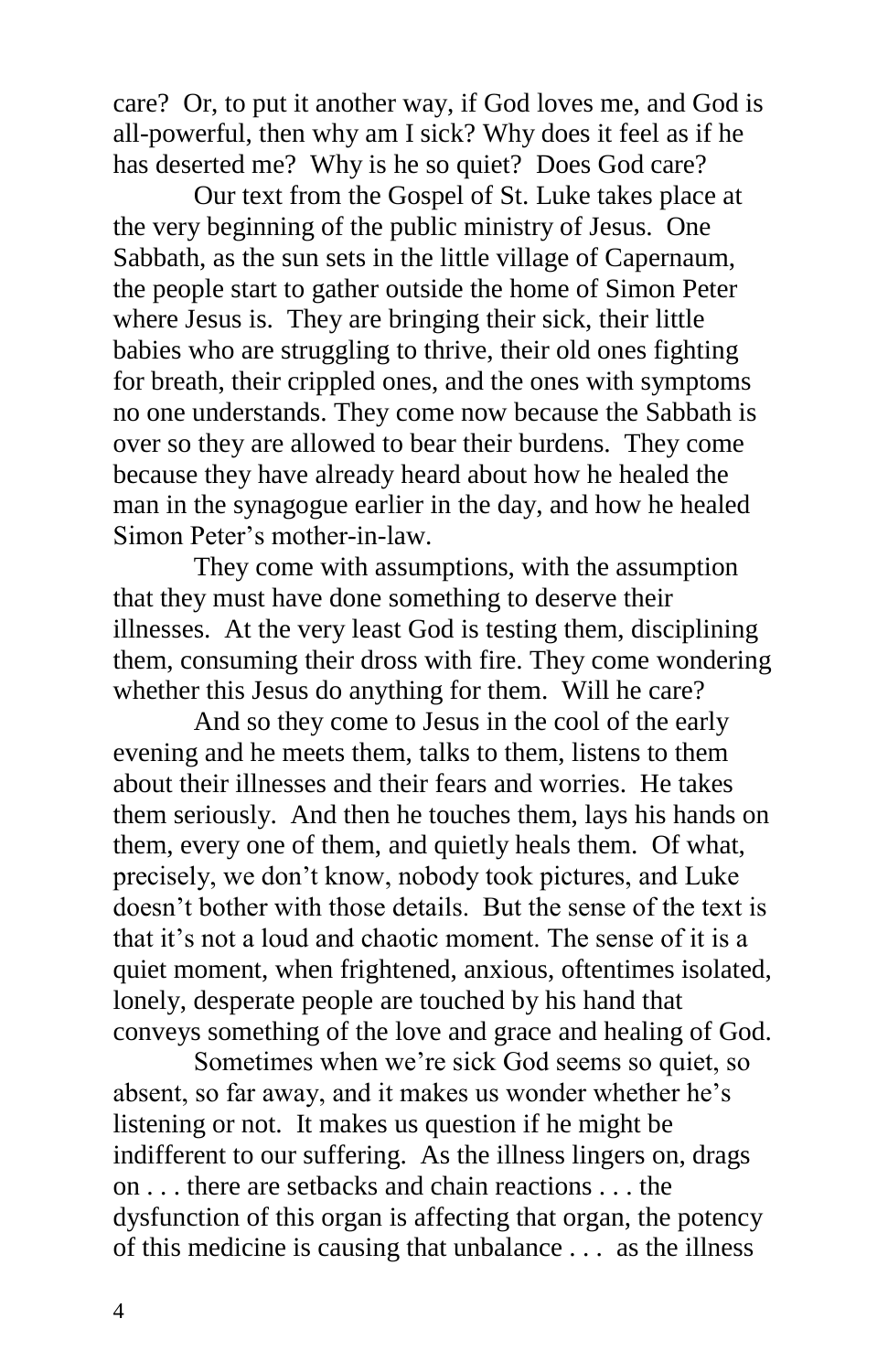lingers and confounds your doctors, it's easy to grow fearful and discouraged and question whether God really cares.

When you're sick, don't ponder the unknown mysteries of God, such as why he permits bad things to happen to good people. When you're sick, ponder what God has revealed about himself through Christ. Ponder the known things, the things we can be sure of, what we know about Jesus and can cling to, such as his compassion, love and mercy for the sick.

Remember when the disciples were caught out in the middle of the sea by a great big storm? They thought they were going to die. Yet Jesus was in the back of the boat sleeping. They shake him awake and shout at him. "Teacher, don't you care that we are perishing?" (We all ask that when we're really sick.) Jesus first rebukes the wind and the waves, and quiets them, and then he rebukes his disciples. "Why are you so afraid? Do you still have no faith?" Notice, it's easier for Jesus to quiet the forces of nature than it is for him to quiet the human heart. The storm shows a greater recognition and submission to His Word and authority than do his disciples. Apparently, sin, doubt and unbelief have a way of robbing us of the peace he would give us.

When you're really sick, (or someone you love), when you're in the middle of the storm, it's going to feel like Jesus is sleeping in the back of the boat again, and it will frighten you. Hear again his words to his followers. "Why are you so afraid? Do you still have you no faith?" Do not mistake his silence as sleepy indifference.

Does God care? Don't ponder the unknowns. Look at what we know with a certainty. Look at our text and see how Jesus interacted with those people of Capernaum. See how he laid his hands on them, every one of them. No illness is too big or too complicated or too gross for him, nor does he exclude any of them for who they are or what they've done.

Does God care? See how he laid strong, healing hands on those people in Capernaum, and see how he laid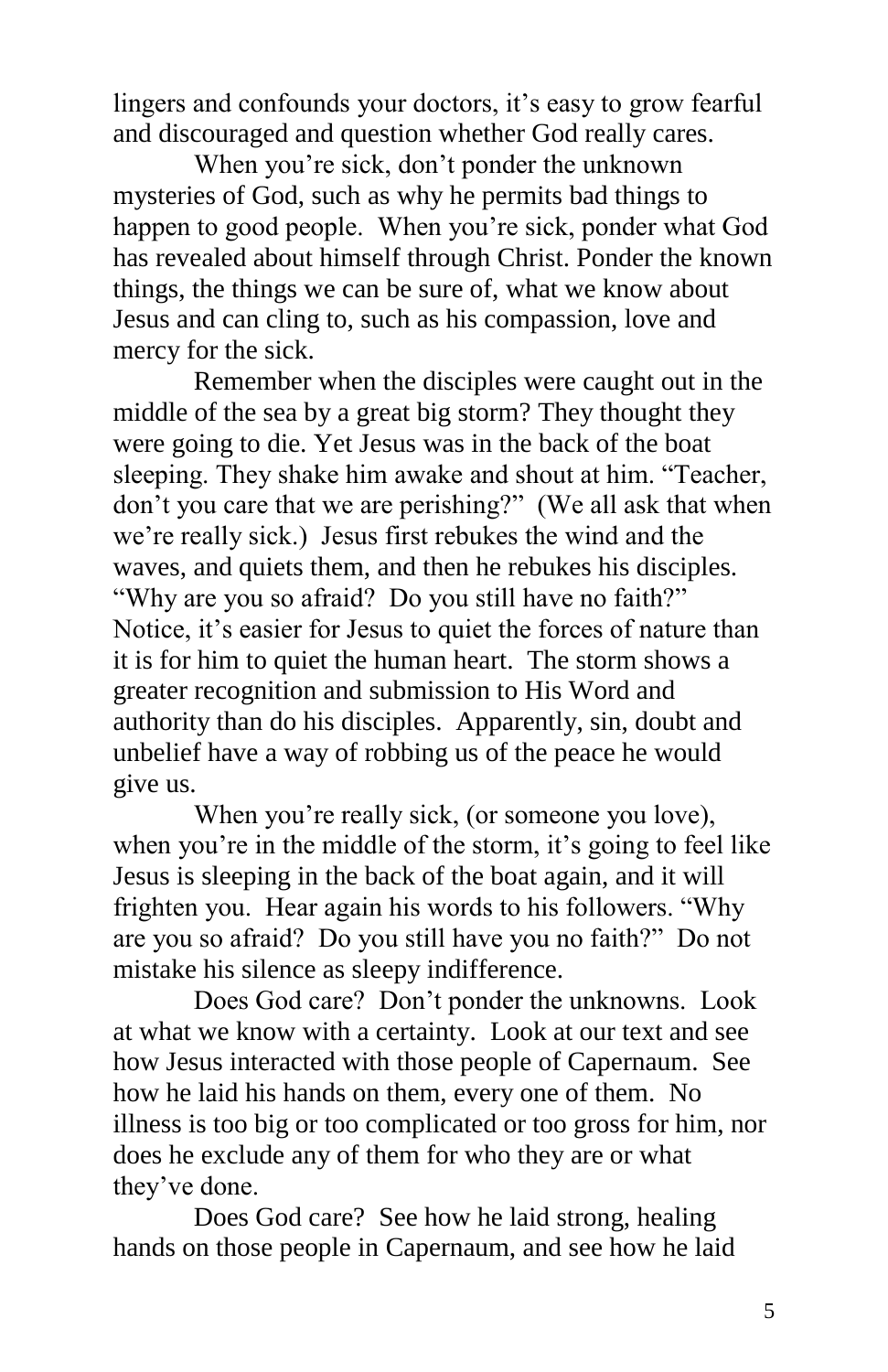those same hands on the cross for the healing of the world. He's there to forgive our sins and give us eternal life. And though we still get sick and die, we don't have to do that as those with no faith and no clue as to where we're going. Jesus spares us that greatest of anxieties by winning salvation for us on the cross and giving it to us. In place of fear, he gives us certainty.

Therefore, after the funeral, at the cemetery, we gather under a tent, and the immediate family sits in cloth covered folding chairs in front of the casket. It's called the committal, and it's a beautiful little liturgy polished by the centuries. It's all Gospel out there. No need for the Law, not there, not sitting in front of a casket and surrounded by all those tombstones. The liturgy begins simply with the reading of some strong promises of the Lord. One from Job: "I know my Redeemer lives, and that in the end he will stand upon the earth. And after my skin has been destroyed, yet in my flesh I will see God." Then follows one from Romans which ends with: "So, whether we live or die, we belong to the Lord." And then another from John: "I am the resurrection and the life" Jesus said. "He who believes in me will live, even though he dies." It's such a pleasure to read those words at the cemetery, they are well worn words, the tongue doesn't get tripped up on them. And when everything else is uncertain for those sitting in the chairs, (if you'll ever feel normal again and be truly happy again, whether or not you'll be able to keep the house, if your friends will still want to be with you now that it's just you), when everything else is uncertain, what a gift that God has given us this certainty in Christ. "Earth to earth, ashes to ashes, dust to dust" the liturgy says, "in the sure and certain hope of the resurrection to eternal life through our Lord Jesus Christ, who will change our lowly bodies so that they will be like His glorious body." And again, "Receive our thanks for the victory over death and the grave that He won for us. Keep us in everlasting communion with all who wait for Him on earth and with all in heaven, who are with Him."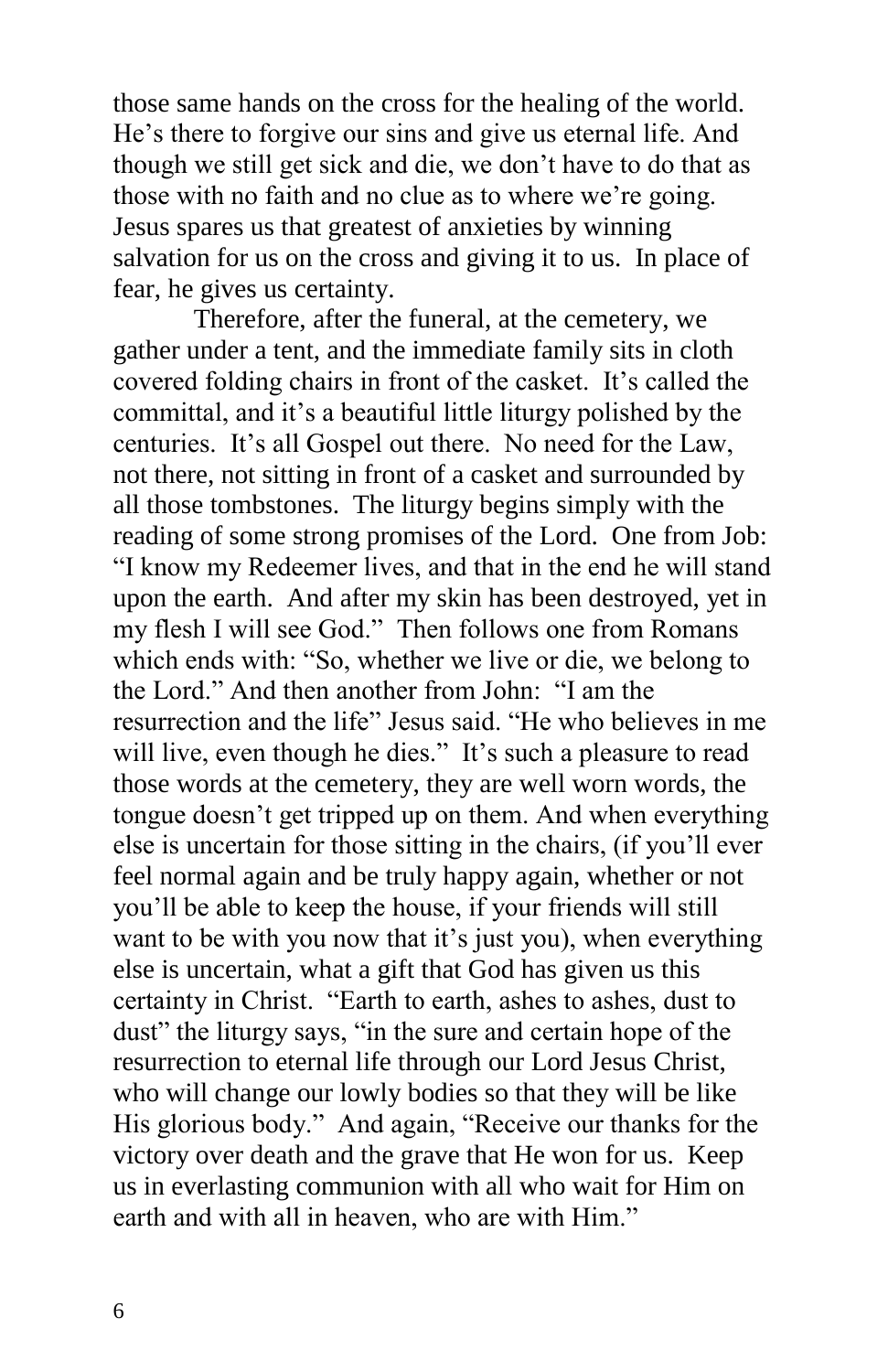Does God care? Look at how he cared for those in Capernaum. And look how he stretched out his hands on the cross for us and our salvation. And try to imagine heaven. It is so unlike anything on earth. God's Word (limited by human language) says more about what heaven is not. "He will wipe away every tear from their eyes" Revelation says, "and death shall be no more, neither shall there be mourning, nor crying, nor pain. . ." No congested lungs, no crippling arthritis, no HMO's, HSA's, deductibles, co-pays . . . in heaven those words don't even exist.

Does God care when we are sick? Look at those whom God sends us when we're sick: all those medical professionals. Luther calls them "masks of God." God uses them as his instruments, his ministers of healing and relief.

It's true. Some docs and nurses have surrendered their vocation, their sense of God-given mission and have become mere hirelings. Some doctors don't get involved or worry about basic compassion and caring. They think of that as the nurse's turf. No excuse for doctors who cannot get involved that way. But the vast majority I've met are skilled and compassionate and conscientious, and, at their very best . . . at their very best they remind us a little of the Good Physician in Capernaum. Some are unforgettable in that way.

Does God care? Look at those whom God sends to care for us, the medical professionals, but also friends and family members, people from church with their grandma's casserole in hand, or a prayer shawl they knit, or just a warm smile. . . the Stephen Ministers who will come, if you make the request, to listen to you without judging you. They will offer a safe place to vent, and will pray for you, and maybe even give good insights and helpful feedback. God uses them too, expresses his care through them.

As long as we are talking about caring visits, it distresses me when I hear: "Pastor, I had surgery a couple weeks ago. I thought about calling you but you're so busy, I didn't want to bother you." We hear that a lot. But we want you to let us know. Maybe you don't want us to visit. We promise we will not stay long. And we will not speak in tongues, nor try